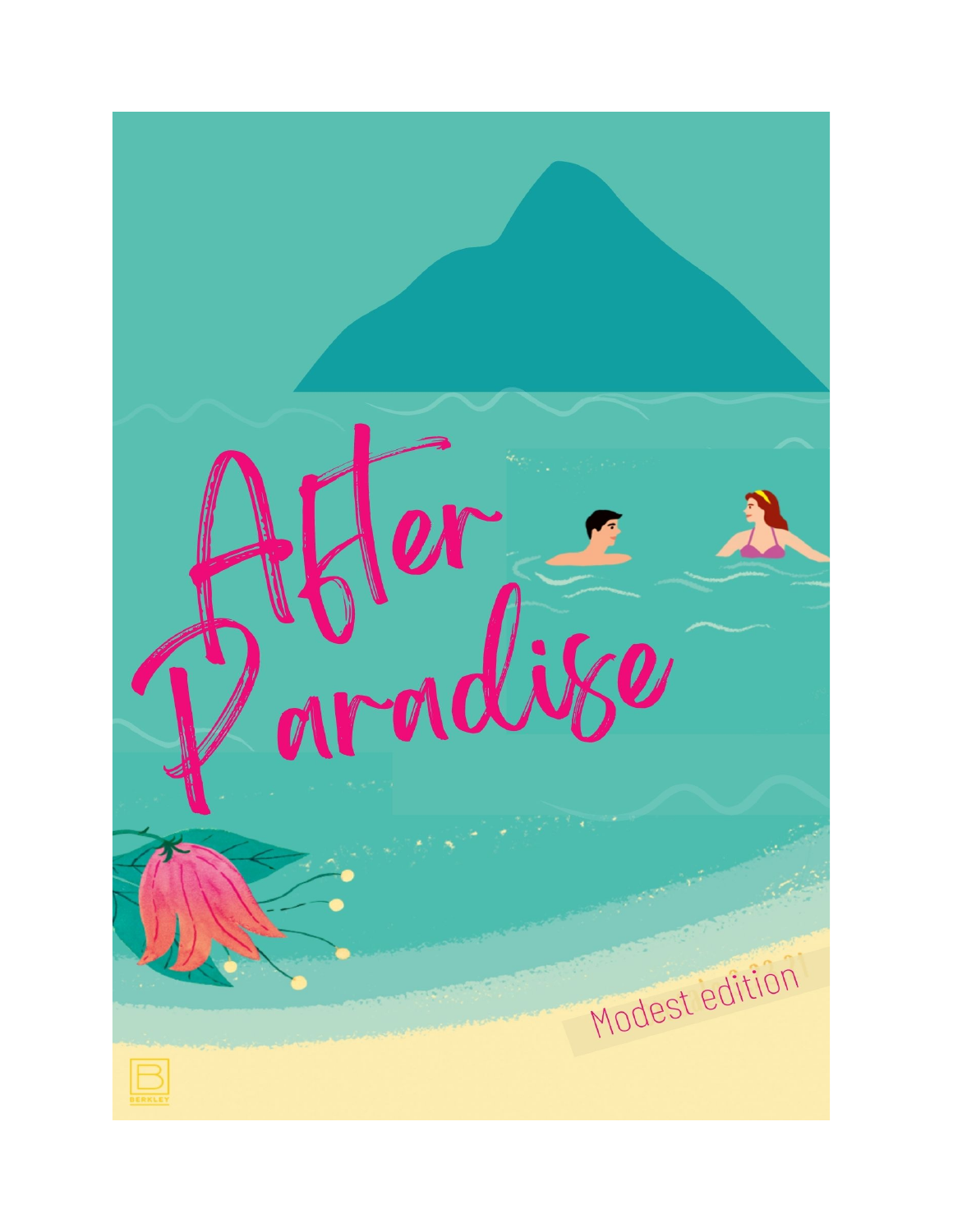*This is the first time that researcher Meg Hannady has been seen in eight years. Though numerous reports have placed her throughout the Himalayas, all attempts to make contact with her failed, earning her the moniker, The Yarlung Yeti. When I sat down with her, she made me a coffee, sweetened with a generous helping of condensed milk.*

"Is that the article?" Lucas asks, leaning over my shoulder and pressing his cheek to mine.

I nod. "He found Meg Hannady. I can't believe it." I trace a line over the picture of the mythical woman that Felix spent the last year trying to reach, at Sadie's behest. Lucas and I weren't the only people Sadie'd made plans for. Her husband had thrown himself into work, but he ended up hurtling into an emotional abyss for two years. And then her letter arrived. An assignment. An un-gettable get. Meg Hannady was a microbiologist at Harvard who left for a trip to Kathmandu and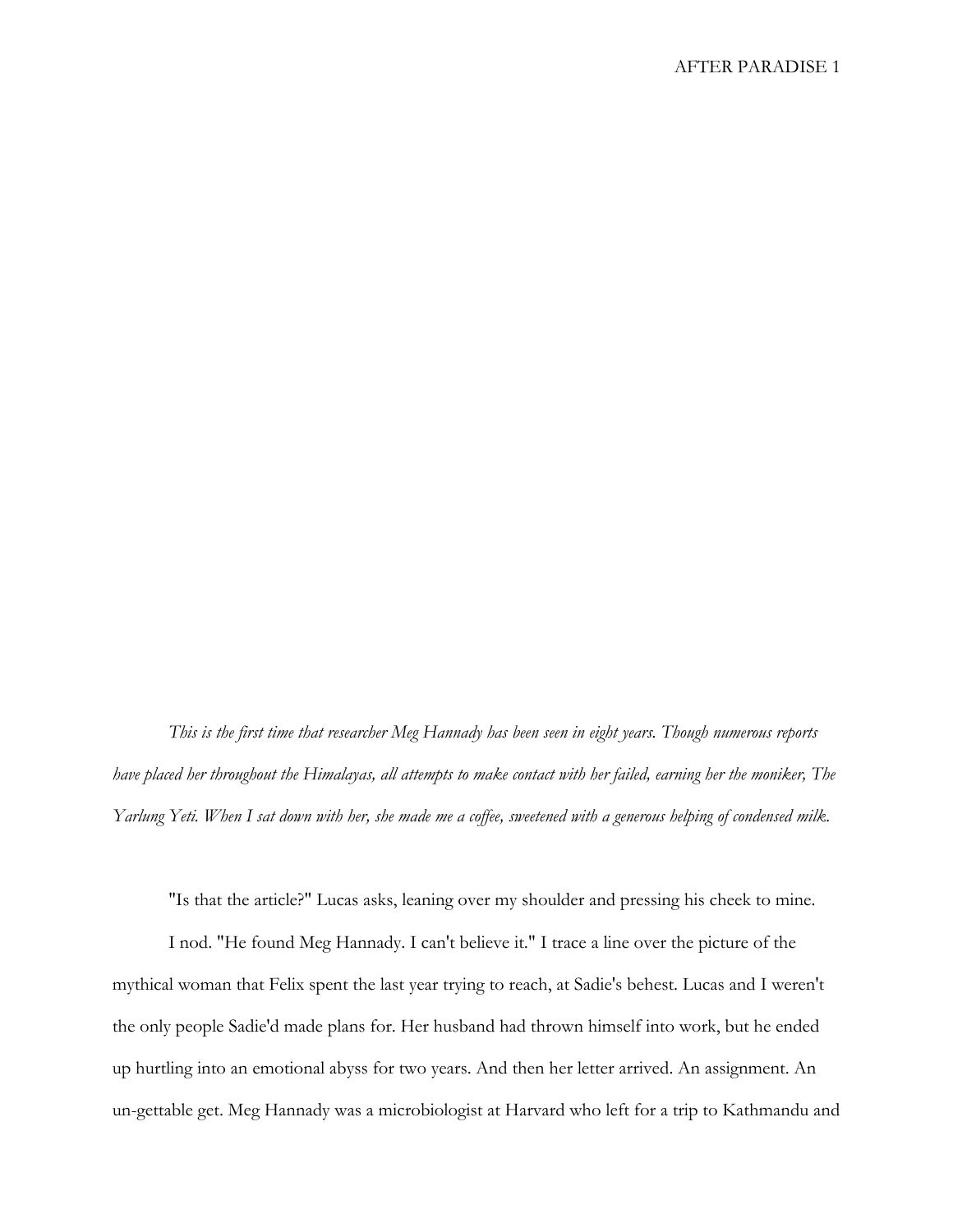never came back. Her colleagues at Harvard would occasionally receive packages--styrofoam containers, packed with dry ice, and handwritten research notes--that led to the discovery of a bacterial species that held hope for the future of humans on earth. It consumed high amounts of carbon dioxide and was now being piloted in systems designed to scrub excess carbon dioxide out of the atmosphere. Before Sadie had gotten sick, she'd been obsessed with the story.

"Do you think he'll come back now?"

I turn to Lucas. "I don't know." I don't mean to sound downtrodden, but I miss Felix. Sadie tied us to each other with her love in the end and I want to know he's alright. Surrounding myself with people who knew her helps me feel close to her. And, I am an older sister after all...I can't help worrying.

Lucas smooths the hair from my face. "How about this? Let's go back to Saba for a bit. I'll get in touch with Felix and let him know that we're going to be there and send him a ticket. It's worth a try, right?"

I look up at him, this man who helped me learn how brave I could be, with his strong arms that feel just right circling me, and his kind eyes that smile better than anyone else ever could, and his jet black hair that sometimes falls over them after he's showered. I nod. "Yes. Let's go back to Saba."

It's not that I don't like Taipei. I love it. The rolling mountains and colorful cityscape visible from our balcony are breathtaking. The people and the food are incredible. My Mandarin is improving, albeit slowly. But nothing will ever be like Saba for me. It's where Sadie and I flew through the air, where she got married on a beach in a beautiful lace gown made by Laurentina, and where we laid her to rest. It's where I found myself and met Lucas. It's my whole life and heart on a tiny speak in the ocean. And that makes it home. I press my lips to Lucas's, lingering there. He smiles against my mouth.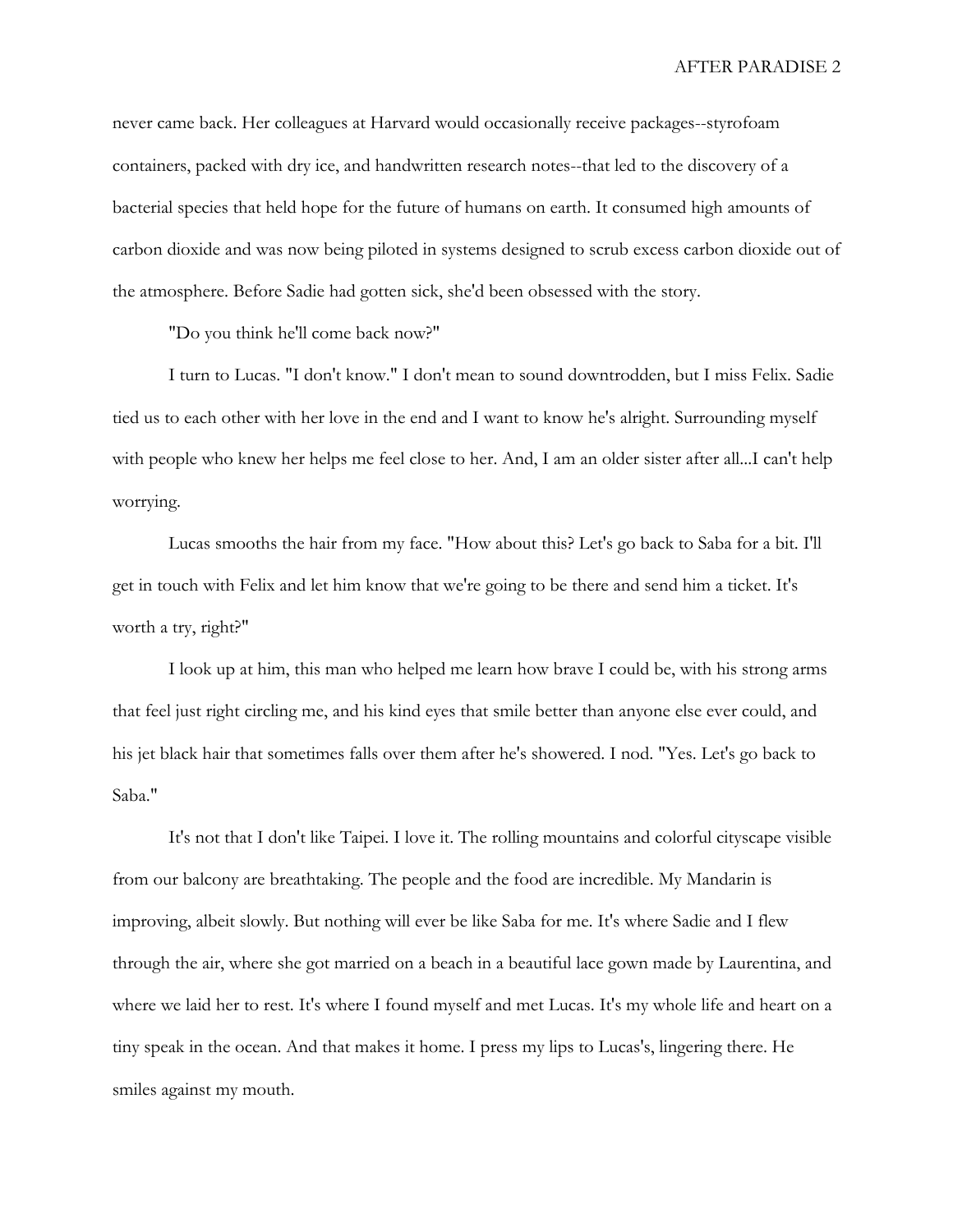"I thought you might say that," he says. "They're already prepping the plane. We can leave first thing in the morning."

## \*\*\*\*\*\*\*\*\*\*\*\*\*\*\*\*\*\*\*\*\*\*\*\*\*\*\*\*\*\*\*\*\*\*\*\*\*\*\*\*\*\*\*

While Lucas sold the airline after I left Saba and reinvested in making a line of eco-friendly retreats throughout the world, he kept a private plane. We're on it more often than I would like, if I'm being completely honest -- I never completely got over my fear of flying. I still get nervous, but Lucas helps.

"Alright, we're all set. The pilot says we can leave in a couple of minutes," he says, leaning over me. "Can I do anything for you?" he asks.

"Put the sunglasses on," I ask.

He slides the aviator shades he wore that entire first plane ride to Saba on and drops into the seat next to me. The plane jostles just slightly as the pilot backs away from the hanger. Lucas twines his fingers through mine. His hands are warm. This is our routine. Because Lucas knows that the takeoff is the hard part for me and usually is the time when I think maybe I ought to wrestle the door open and fling myself out onto the tarmac. He leans close to my neck. "Nǐ hái hǎo ma?"

Who knew that my wonderful, sexy boyfriend asking if I am okay in a low voice would defeat my usual takeoff freak out? Well, of course, *he* did. He just gets me. I graze my teeth over my lower lip. "Hǎo," I say, just as the plane lifts off. The sun is cresting over the hills in the distance and the sky is brilliant blue.

"You know," Lucas says, a grin teasing at the corner of his mouth. "I think you're in the wrong seat."

"Oh really?" I say. That was supposed to be my line in this little game we play. He reaches down and releases my seat belt.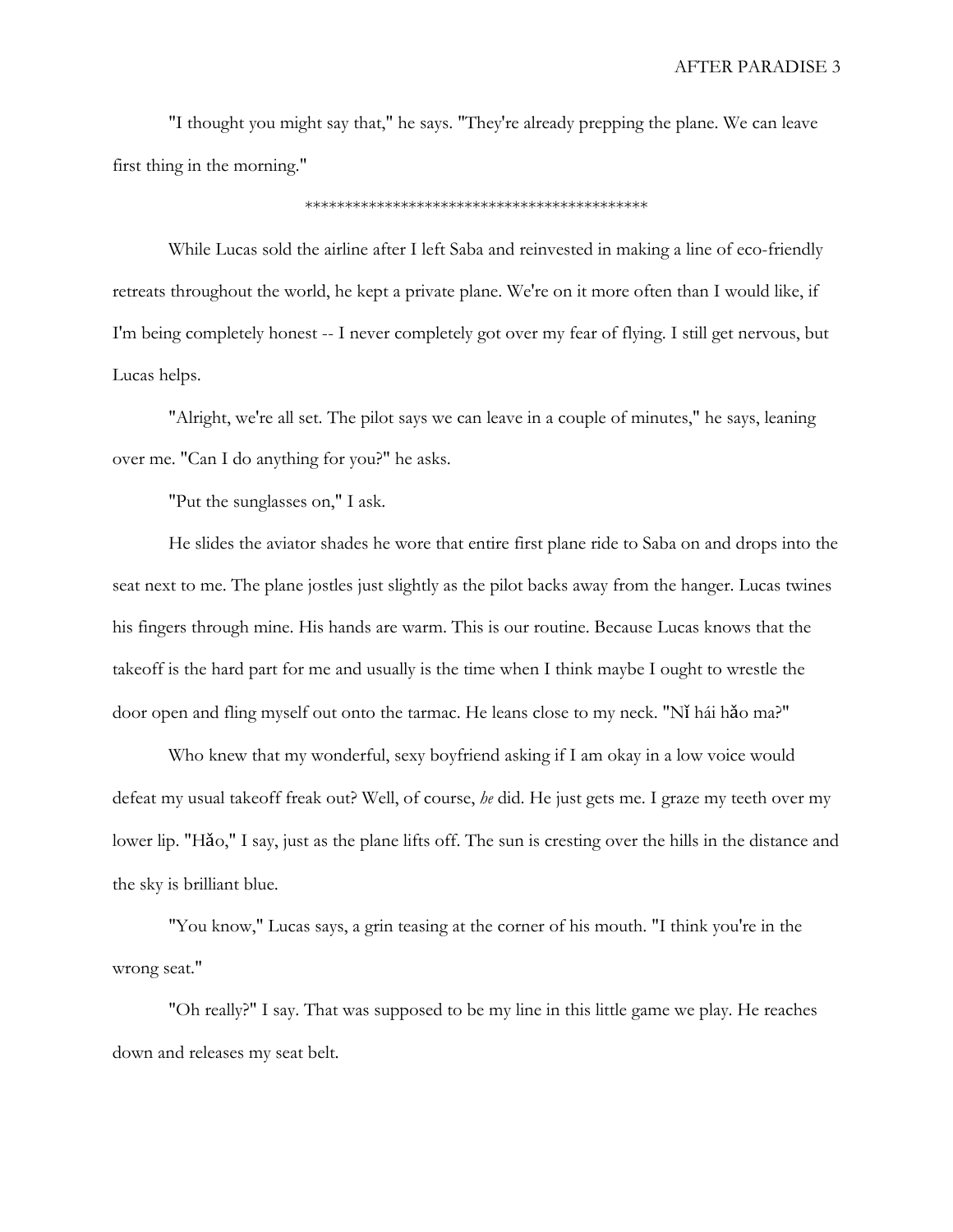"Zhēnde." He is trying hard to maintain his serious expression, but his lips are playful, and his eyes are a mixture of happiness and heat. He slides a hand around my waist and draws me into his lap. "You usually sit here on the flight to Saba, as I recall. At least you did that one time."

I laugh, thinking back to my moment of total humiliation. I swivel around and face him. Reaching up, I slide the sunglasses from his face and set them carefully on the table in front of us. "If I remember correctly," I whisper into his ear. "My hand placement was a bit inopportune. I was dangerously close to--"

"Your hand placement was just right."

He holds my gaze for a moment, slides his hands into my hair, and then melds his mouth to mine. "So right," he says, breathlessly, "I'd ask you to reenact it too, love, but we wouldn't want to alarm Pierre while he's flying. You know. For safety purposes."

## \*\*\*\*\*\*\*\*\*\*\*\*\*\*\*\*\*\*\*\*\*\*\*\*\*\*\*\*\*\*\*\*\*\*\*\*\*\*\*\*\*\*\*

Saba hasn't changed, but I have. To me now, the sky is bluer, the water clearer, the tropical foliage even greener than I remembered. Maybe I haven't changed all that much. My heart and my breakfast nearly leave my body when we finally touch down on the world's shortest runway. I walk down the steps and the breeze, warm and fragrant hits me. Lucas bounds down ahead of me with our bags, while I stop to take it all in. Home, I think. At the edge of the airstrip, Ken is standing beside a Range Rover, waiting, only he isn't alone. There's Laurentina, in a beautiful, brightly colored lace dress. I race down the steps and run with my arms extended. She lights up when she sees me and meets me half-way.

"It's been too long!" She says, crushing me into her in the very best way imaginable. "Let me have a look at you."

"I missed you," I say.

"You have one of those for me?" Ken says, and I look up to see that he's teasing Lucas.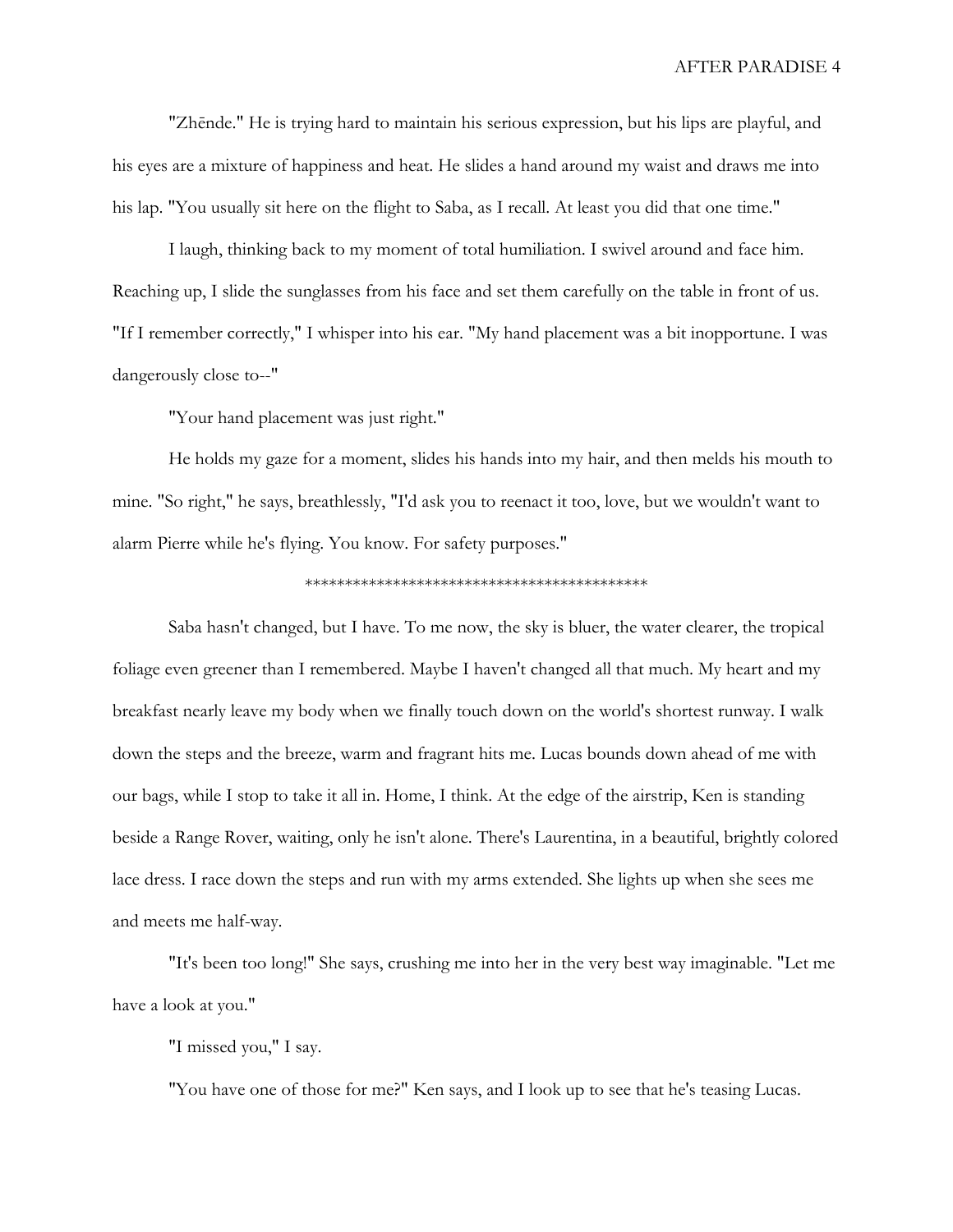Lucas gives Ken a hug, lifting his friend's feet off of the ground. "Okay, that's just

humiliating, man. Why do you always need to remind me of how tall you are."

I laugh. "I'll hug you, Ken. I'm shorter than you."

"Someone had to be," says Laurentina, laughing.

"I'll have you all know that Elisabet likes my short stature. She thinks it's sexy."

"There's someone for everyone," I say and try to suppress a giggle.

Lucas winks at me.

"Look at you two," Laurentina says. "Still as in love as ever."

"You know it," Lucas says.

Ken pretends to gag, but he has that glow of a man whose partner makes him chocolate cake on the weekends and he and his toddler have their own TikTok account.

Laurentina takes my hand in hers. "You both are coming to dinner at my house tonight. I'm making callaloo, your favorite, Marin. And then we can talk about when you too are getting married?"

Lucas chokes on the water he'd just taken a large gulp of. He and Ken exchanged a look.

"What about Sabaoke?" Ken asked. "I was planning a reunion tour tonight."

"Stew first then singing," Lucas says. "And apparently an inquisition somewhere in

between."

"Tell me," I say, "How's the family, and business?"

"All good things. Little John just had his art picked for an international competition. The new store is doing so well. The tourists have been enjoying our artisan experiences. We're booked solid for months."

"Are you sure you have time for dinner?"

She grins. "I always have time for you and Lucas."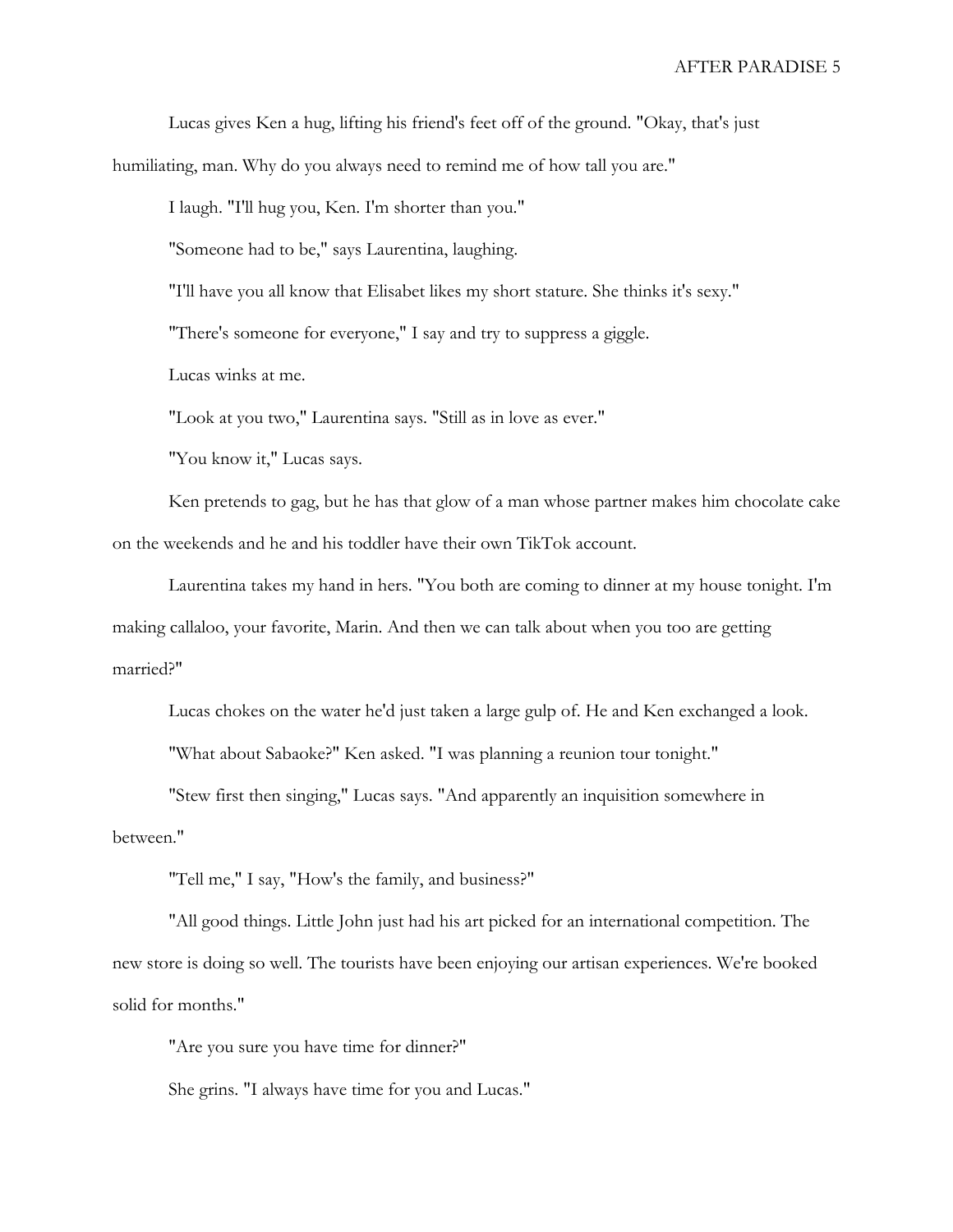## \*\*\*\*\*\*\*\*\*\*\*\*\*\*\*\*\*\*\*\*\*\*\*\*\*\*\*\*\*\*\*\*\*\*\*\*\*\*\*\*\*\*\*

After we finish our delicious meal, Ronaldo and Lucas go out for a walk. I help Laurentina get the littlest ones for bed. At eight pm, their neighbor Hilde comes by to watch the boys so they can join us at Sabaoke. The four of us walk to Scout's Place down The Road. The air is still warm, and my shoes are comfortable. Lucas sips from a beer and holds my hand as we walk. The island has already transformed him. His chinos are rolled up and he's wearing a black t-shirt from Ronaldo that's honestly a bit too small for him, though you won't catch me complaining about the fit. My mind flashes back to the plane and I have to take a calming breath. I'm wearing a festive dress that I bought earlier in the day from Laurentina's new shop. It's fuchsia and yellow and green, and I feel beautiful in it. I feel even more beautiful when I catch Lucas looking at me.

"What are you planning to sing?" Lucas asks.

"I don't know," I say. "We could do a duet. We've never done that before."

"I like that idea. I've always wanted to sing with you."

"You have?"

"Of course. Your singing is one of my favorite things."

"We always duet," Laurentina says.

"Love Shack!" Ronaldo hollers into the cover, and we all join him.

Scout's is packed tonight, and I watch as everyone lights up at the sight of Lucas -- the prodigal son-- back in town. Some people I know, greet me as well; I'd almost forgotten just how warm and welcoming it is here. We get drinks and find a spot with a good view of the stage.

"Endless love?" Ronaldo suggests.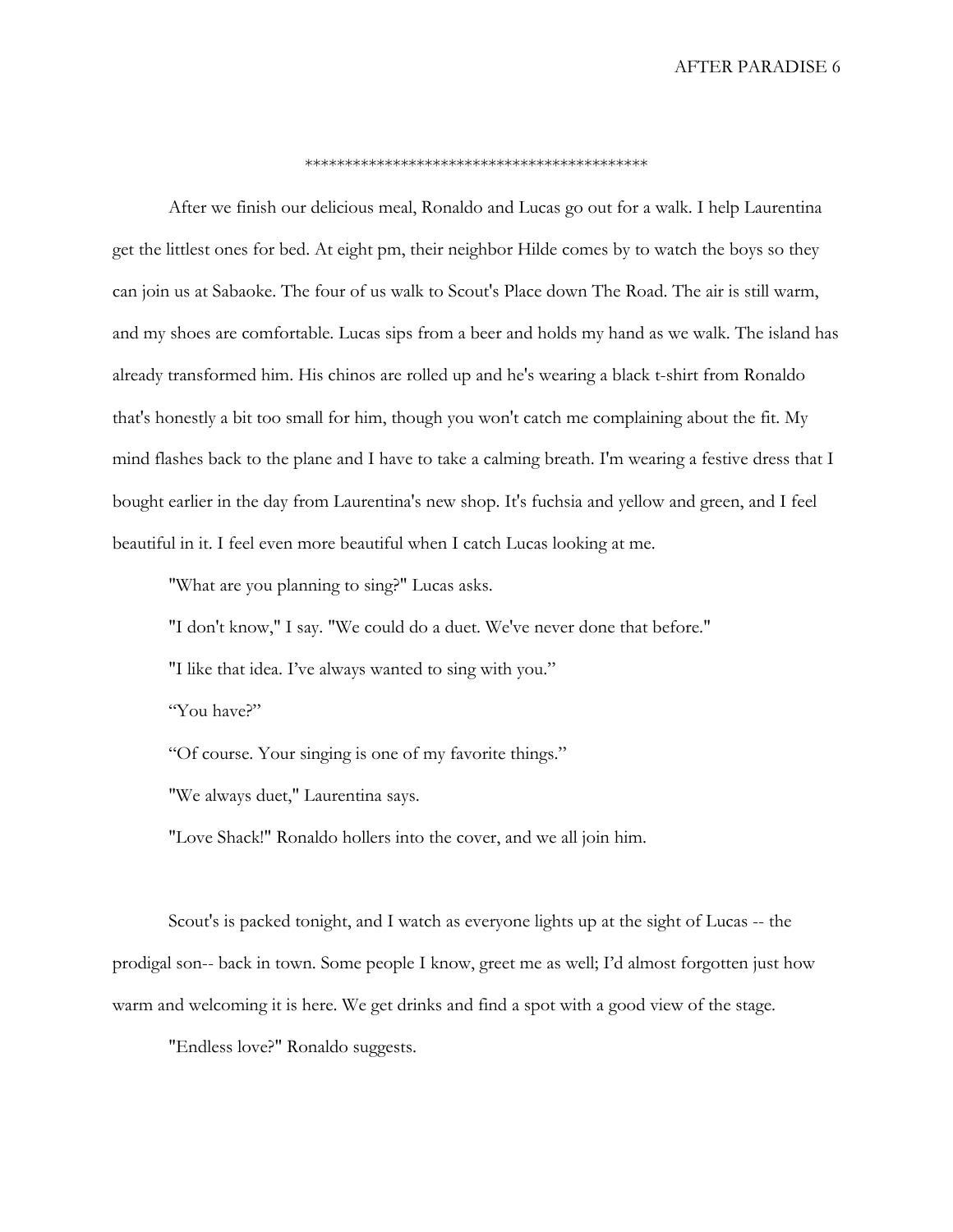Lucas and I both shake our heads. *No.* Picking a duet is harder than I expected. Half of the options in the book have a rapping component and while Lucas is musically and linguistically talented, rapping is not his jam (Ken's words). "What about *Beauty and the Beast*?" Ken says.

"Thanks a lot, friend." Lucas smiles and takes a sip of his beer. "I'm a beast now?" "I didn't say you."

"You better not have meant Marin. I'd like to not have to disown you tonight."

"Of course it's not Marin. She's a complete Belle. She's even into books."

"What about *Ain't No Mountain*?" Laurentina offers.

Lucas and I look at eachother. "That's it," I say.

"Yes. We're doing it. I'll go put it on the list."

"So, now that Lucas is out of earshot," Laurentina says. "We can all discuss the elephant in the room."

"Huh?"

"Why aren't you two married yet? It's been three years?"

"It's fine. We're good. We're totally committed to each other. I guess neither of us has really thought too much about it."

Laurentina fixes me with a look. "You've thought about it."

Had I pictured Lucas in a tuxedo and me in a gown, feeding each other cake, a top a mountain once or twice? Okay, yes, the dress had tiny organza butterflies that fluttered in the breeze and the cake had a limoncello drizzle. A hundred times. My face flushes.

"What's the hold up? Even Ken's settled."

"Not everyone wants or needs to get married, Laurentina," Ronaldo says. I think back to the walk that he and Lucas took after dinner and my mouth goes dry. "I don't mean me. I'm team happy wife, happy life. What I mean to say is stop pestering the girl."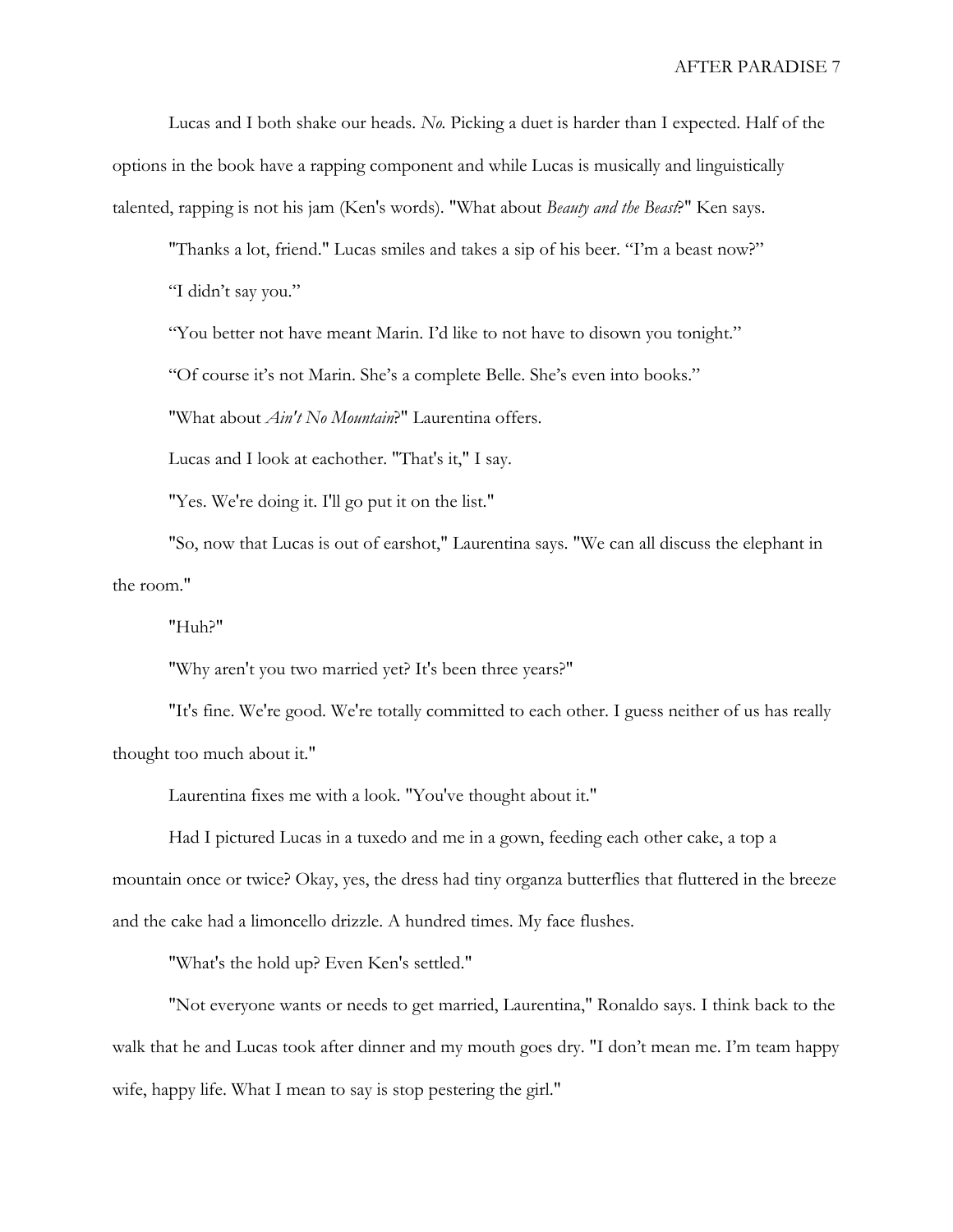"I'm not pestering. I'm just asking what Marin wants. If she doesn't want that, I will drop the subject."

Lucas arrives at the table and everyone gets quiet. He eyes us suspiciously. "What'd I miss? You all look very intense. What's up, is someone else doing Love Shack already?"

Behind him, the stage lights come on and the music starts. The DJ welcomes someone named Amanda to the stage. Amanda is in a sequined tube top and hot pants and based on her sunburn level was clearly a tourist. She has a group of friends who dance on stage while she belts out a rendition of "Truth Hurts" by Lizzo that is surprisingly good considering her level of inebriation. "What do you say, fam? Should we American Idol this?" Ken asks.

Laurentina gives her a 10. Knowing her and her generous spirit, she's giving everyone a 10. Ronaldo abstains. Ken makes a face and says, "A 3. And I'm being generous. Where is her flute? Where is her swagger? Just no."

Lucas and I give it a 7 out of 10. After that, Ken hustles up to the stage leans over the microphone and says "It's Britney, bitch." He then proceeds to bring the house down with "Oops, I Did it Again". I give it a 10, but Lucas is a harsh judge and holds up two fingers. I grab his hand and pull it down. "A 2?!" I cry over the music. "He was magnificent. Way better than our Lizzo wannabe. He deserves at least a 9."

"His choreography was sad. You can't pick a Britney song and not bring it 110%."

"Are you still mad about the beast comment?" I say, rubbing his arm.

"10!" Laurentina says.

"Okay, 9.5," Ronaldo concedes. "Lucas, you're the odd man out. And I thought you two were brothers."

"Our turn," Ronaldo says as the DJ calls their names. He takes Laurentina's hand and they head for the stage. Ten seconds into "Love Shack", and everyone in the place is on their feet. I snap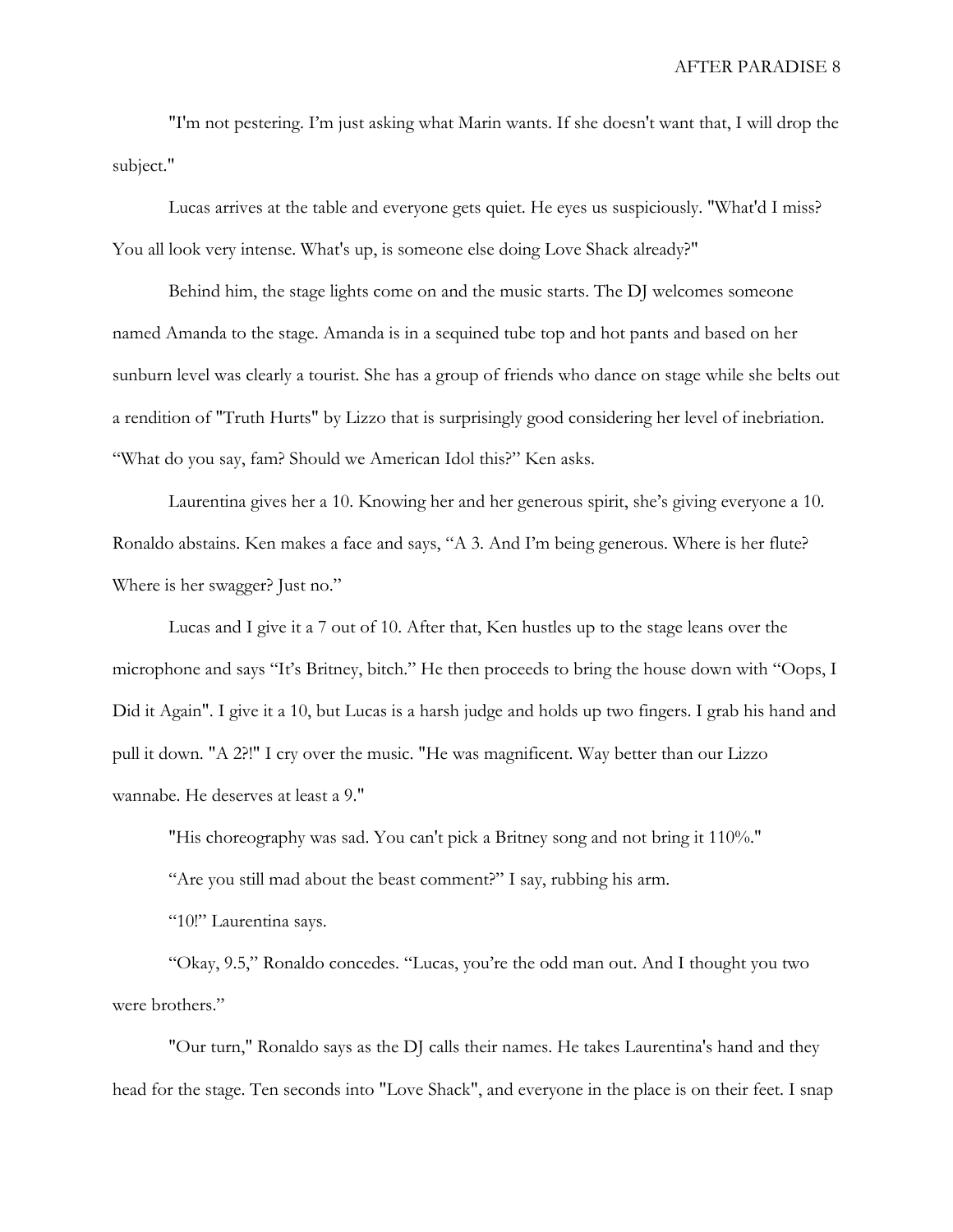a picture of them with my phone. They're so vibrant and loving, having so much fun together. Lucas glances at me and I look up at him. I want to ask if he thinks we can maintain a love like that, but I hold back. He steps behind me and wraps his arms around me as if sensing my nerves. I relax immediately.

"We were here," he says. "You were singing, and I was standing in this exact spot when I knew beyond any doubt that I loved you. My heart was practically pounding out of my chest. You came to life up there under the lights with the music and I thought I will give anything to be able to stay by your side."

"I didn't know that," I say.

"I took that picture of you, so I'd never forget how I felt in that moment."

I've seen the picture, on his desk at work. He keeps it next to the picture that Sadie took of Ba. Laurentina and Ronaldo finish to wild applause and Lucas and I move to take our spot on the stage. I let the words sink in as we sing them...nothing will keep me from you, I think, and let the lights and the music and love take over.

When we return to our group, they give us 10 out of 10s across the board. This moment, this life together on Saba? I give it a 10 out of 10. Only one thing could make it better and my heart squeezes a bit at the thought.

## \*\*\*\*\*\*\*\*\*\*\*\*\*\*\*\*\*\*\*\*\*\*\*\*\*\*\*\*\*\*\*\*\*\*\*\*\*\*\*\*\*\*\*

Lucas wakes me before sunrise with a brush of his lips on my bare shoulder.

"Let's go for a walk," he says.

And I oblige him, slipping on a pair of cutoffs and one of his t-shirts that I commandeered long ago. He feeds me a slice of ripe mango while I lace up my sneakers. I lick the juice from the corner of my mouth. "Delicious," I say, my voice still a little thick with sleep.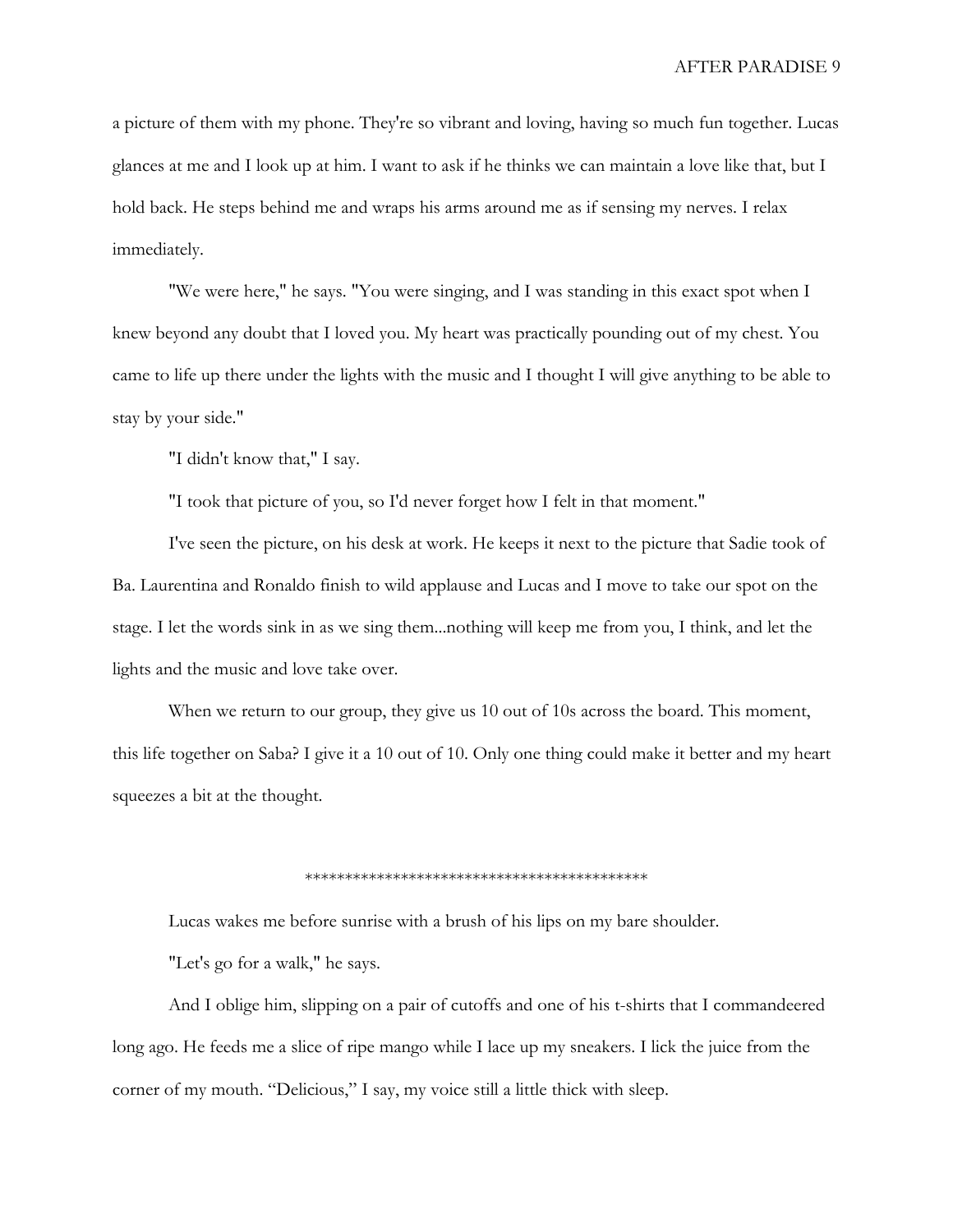"I know better than to ask you to hike on an empty stomach." And I know right away where we're going.

At the start of the trail to Mt. Scenery, I stop and trace the wooden sign with my fingers. I never wanted to climb that mountain, but that was where I got my first taste of what life could be like if I stepped outside my comfort zone. Lucas had gotten me up the trail by appealing to my proud, competitive nature, along with my love of mini muffins. Now, I'm the one that leads, grabbing his hand, and heading toward the path in the darkness. We don't talk much, we don't need to. I'm living in memory and the present all at once. We make steady progress up the steps, in the darkness following the beam of the flashlight.

"C'mon," he says when I slow, "we're nearly there."

Then we emerge at the top and I lose my breath. Not from worry. No. This is a different sensation altogether. When you know something is coming, but there's no trepidation or fear. There's hope and magic and maybe a little bit of disbelief. It's still dark, but ahead of us, twinkle lights shine warm against the dark sky, suspended from a small makeshift pergola that seems to be made out of bamboo. Gauzy, translucent fabric hangs from the structure and flutters in the breeze. Beneath it, there's a blanket littered with colorful pillows. I step closer, speechless. On a small wooden table, there's sliced fruits and pastries, and coffee, steaming hot in a French press. Lucas takes my hand in his and leads me beneath the lights.

"How did you do this?" I ask him.

"Let's just say you and I have very caring friends."

I think of Laurentina's badgering and the way Lucas and Ronaldo disappeared for that long walk and I can't help but smile. "It's amazing, so beautiful. But they did this in the middle of the night? It's too much. Why, why would they do that?" My heart paces faster.

"One hundred seventy-seven."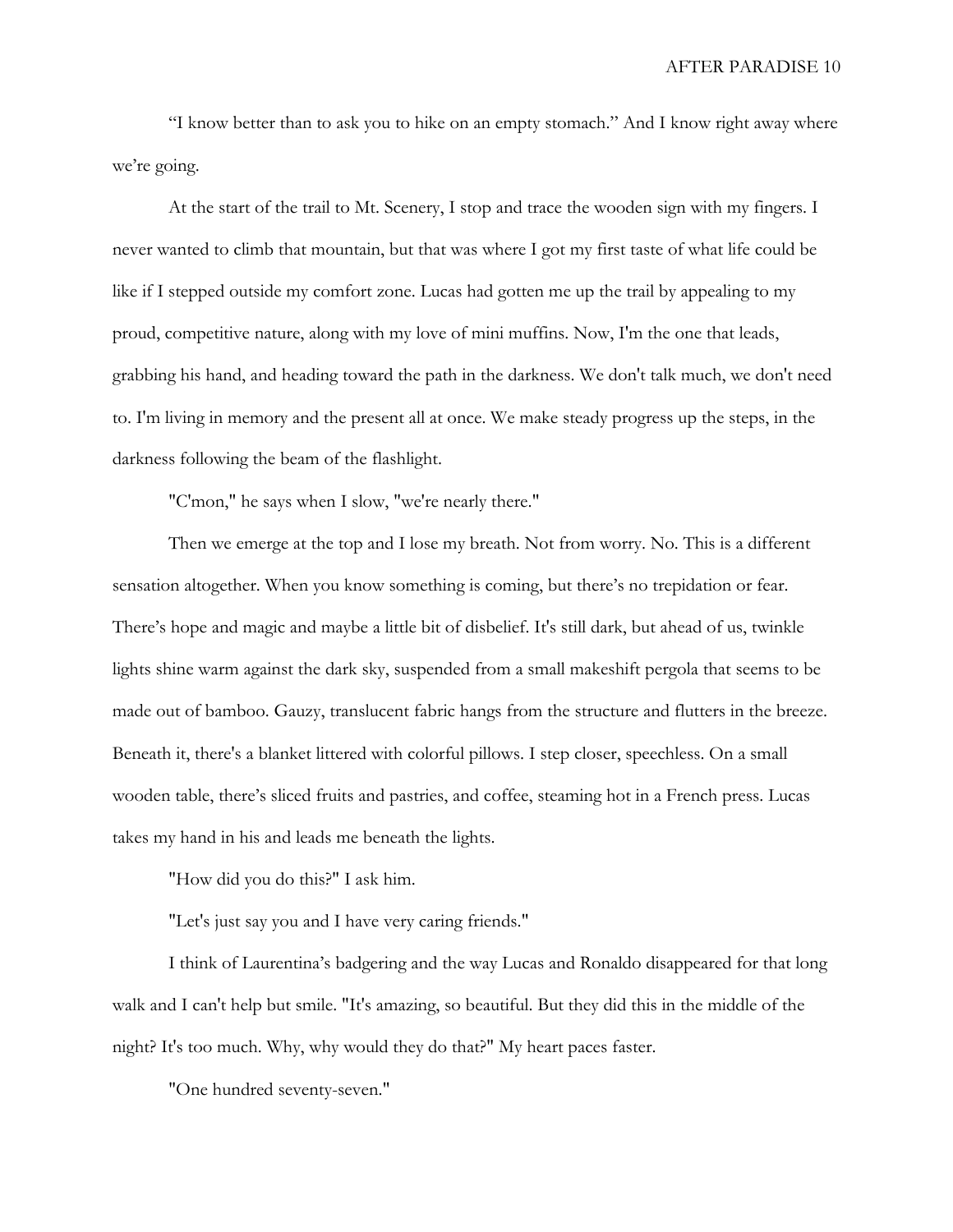I furrow my brow.

"That's how many sunrises I missed when we were apart."

I suck in a breath as Lucas sinks down to one knee. My heart is thrumming with anticipation now and my eyes are already filling with tears.

"I don't want to ever miss another sunrise with you. You're like the sun, you give me warmth and set my soul on fire, you help me grow. Every day I wake with you and want to see you before anything else. You helped me view he world and myself differently and you pulled me out of my grief and shared yours with me. We've been through so much together, and every day you are more beautiful, more loving, more wonderful than the day before. Honestly, I can't picture a life without you by my side. I love you more than anything. So, I want to ask you is if you'll be mine, for every sunrise and sunset, until the end of time. Marin Cole, nǐ yuàn yì jià gěi wǒ, ma?" Lucas starts to translate, but I drop to my knees and press my finger to his lips. I know what this means. Not from my Mandarin lessons, but from all the Taiwanese dramas I watched when we first moved to Taipei, desperate to learn every romantic phrase I could. I'm nodding, wildly, pressing my lips together to keep from crying.

"Wǒ yuànyì. Yes. Yes. Every sunrise, every sunset, every moment."

Tears pool in Lucas's eyes. "Good," he says, and reaches for his pocket. "Then I can give you this."

He holds out a box with the logo of his bespoke jewelry line and slowly opens it. My hands drift to my mouth. Against a black velvet background, the ring sparkles. It's yellow gold, crusted with diamonds the entire way around and in the center is a lustrous pearl.

"I made it," he says. "If you want something else, a diamond maybe, I can--"

"It's perfect," I say. And I mean it. Everything about this moment is perfect. I'd fond a pearl that day with Lucas and we'd found each other.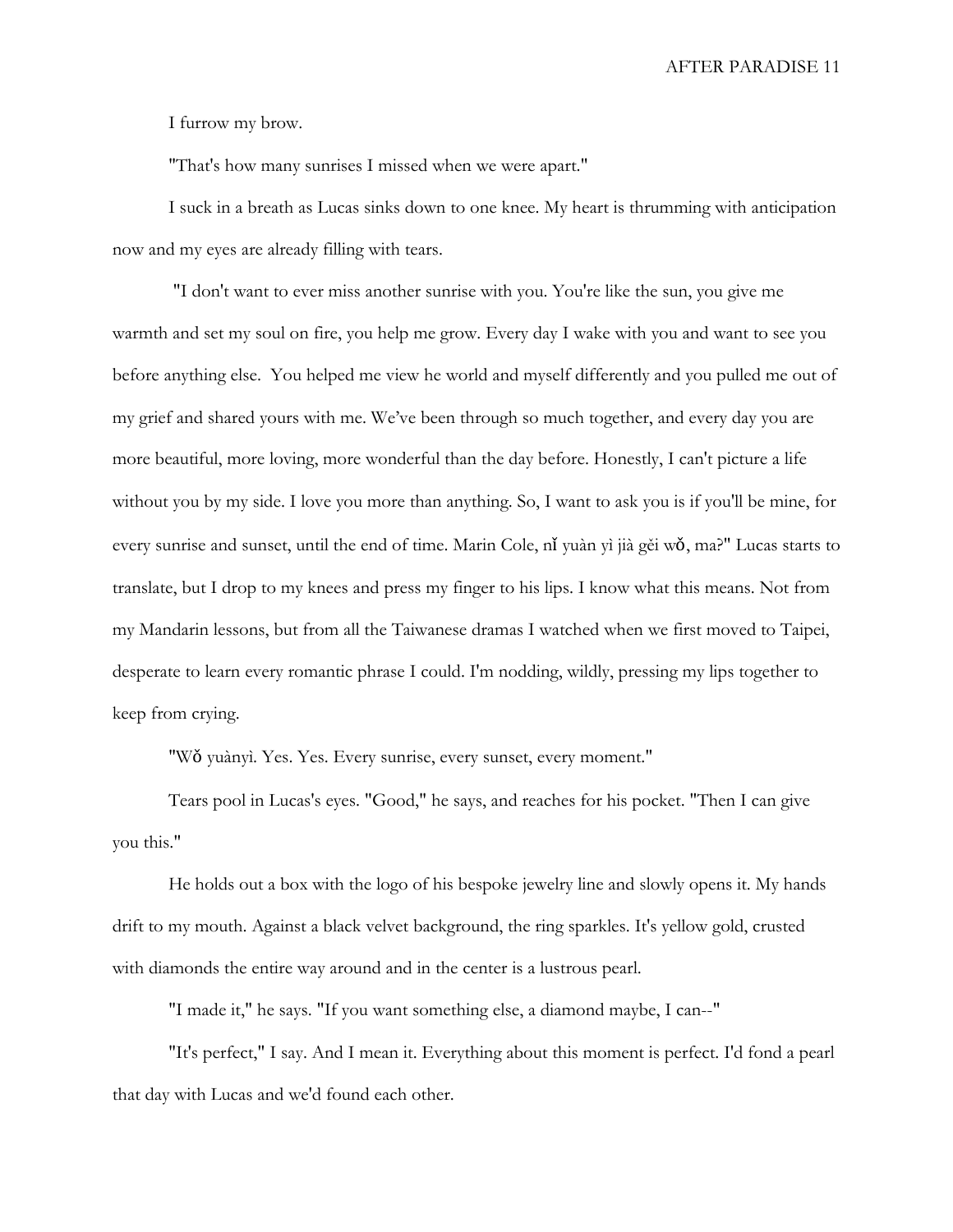"I'm so relieved," he says, and kisses my forehead. "It took a lot of tries to get it right."

Lucas slides the ring on my finger, and I swipe the tears from my cheeks with my other hand.

We settle onto the pillow and nestle into each other. Ahead of us, the morning is dawning. A deep copper slice of light turns blazing gold in the distance. I lean over and kiss Lucas. "I love you so much," I say. "I can't believe it. I didn't want to push you, but I've been hoping for this."

"I have too, love. I've been planning it for a very long time...I just, I probably should've bought the ring. I could've asked you much sooner. Turns out this project was a bit beyond my skill level. I had quite a few false starts."

I laughed. "It was worth the wait."

"*You* were worth the wait."

I rest my head against his chest, listening to the rhythm of his heart, my future husband's heart. "I'm so happy."

"You're going to be even happier, when I tell you the rest of the surprise."

I rest my head against his chest. "There's more?"

"Let's just say if you didn't want to wait to have the wedding, Felix would be available to walk you down the aisle. He called me last night; he's arriving in a few days."

"Finally," I say, feeling the distinct possibility that one iota more of joy might cause me to burst.

"So, what did you have in mind?" Lucas asks. "The beach? Next weekend? The yacht? Bungee jumping off Victoria Falls Bridge?" He has that mischievious twinkle in his eyes that I love, even when he's rattling off my top 10 most horrifying hypothetical adventure experiences.